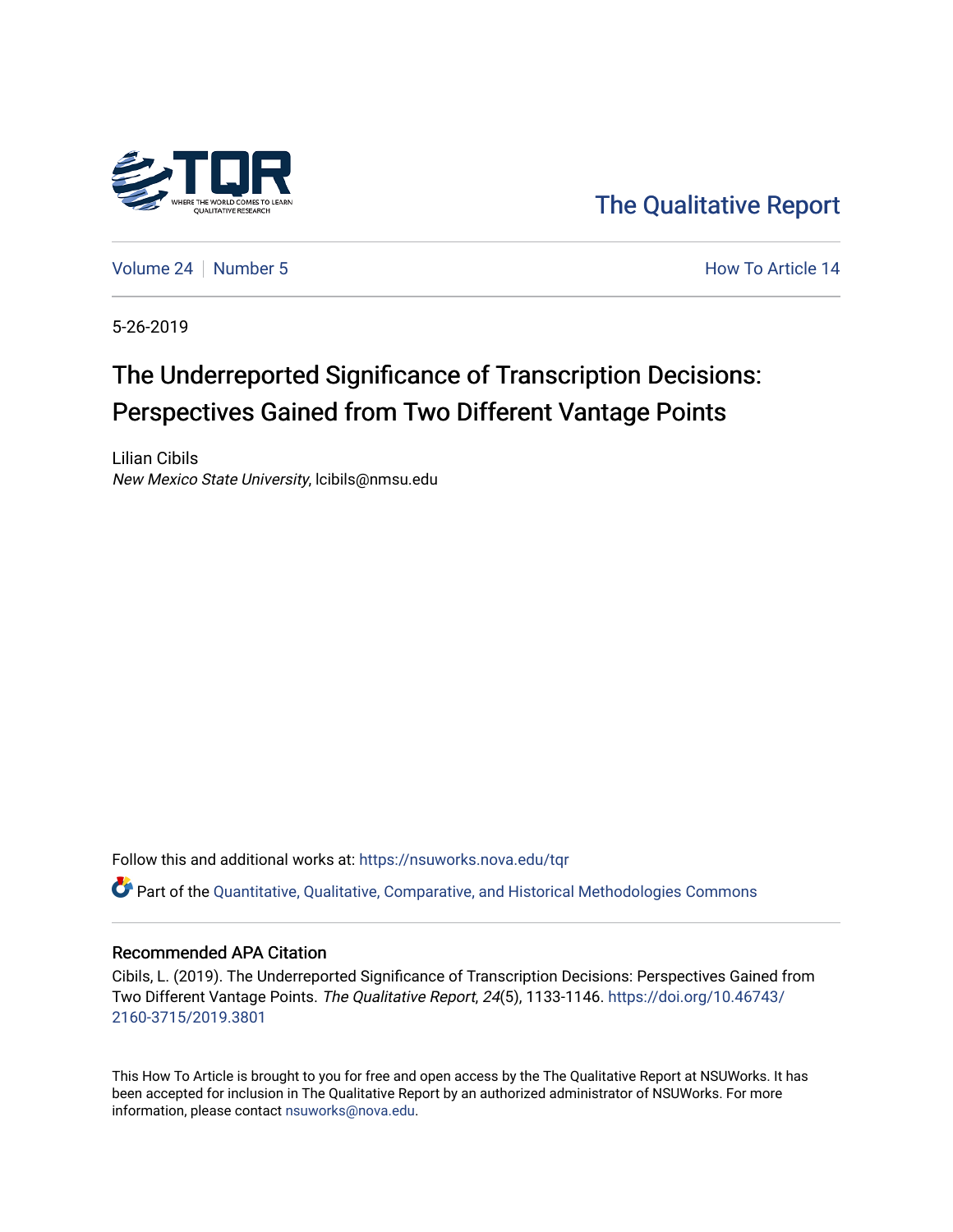# **Qualitative Research Graduate Certificate** Indulge in Culture Exclusively Online . 18 Credits **LEARN MORE**

### The Underreported Significance of Transcription Decisions: Perspectives Gained from Two Different Vantage Points

#### Abstract

In this paper, I propose redefining transcription as a significant process within qualitative research, and as more deserving of attention and of transparency in reporting. Although interviewing has become one of the most frequently used methods of qualitative data collection, when summarizing the methodology adopted in their studies, researchers are still not likely to describe either the transcription process itself or the decision-making process that led up to it. One of the problems with transcription is that it is frequently addressed separately from the broader philosophical, ideological or epistemological contexts of a study, and dealt with as a minor independent logistics issue, and its resolution reduced to its mechanics or its physical completion. In this article, I highlight the significance of decisions made about transcription as illustrated by an account of two contrasting experiences. I explore the choices made related to who undertakes the process and how it is completed as based on theoretical underpinnings. These decisions, as illustrated in the examples, reflect views on what is to be known and what is considered to be the data, and will, ultimately, determine the limitations or the possibilities for analysis and interpretation.

#### Keywords

Transcription Significance, Transcription Quality, Transcription Decisions, Transcribing Challenges, Transcribing as Analysis, Qualitative Interview, Qualitative Data, Data Quality, Qualitative Methodology

#### Creative Commons License



This work is licensed under a [Creative Commons Attribution-Noncommercial-Share Alike 4.0 International](https://creativecommons.org/licenses/by-nc-sa/4.0/)  [License](https://creativecommons.org/licenses/by-nc-sa/4.0/).

#### Acknowledgements

I would like to acknowledge the participants, my conversation partners, who so generously shared their life experiences with me.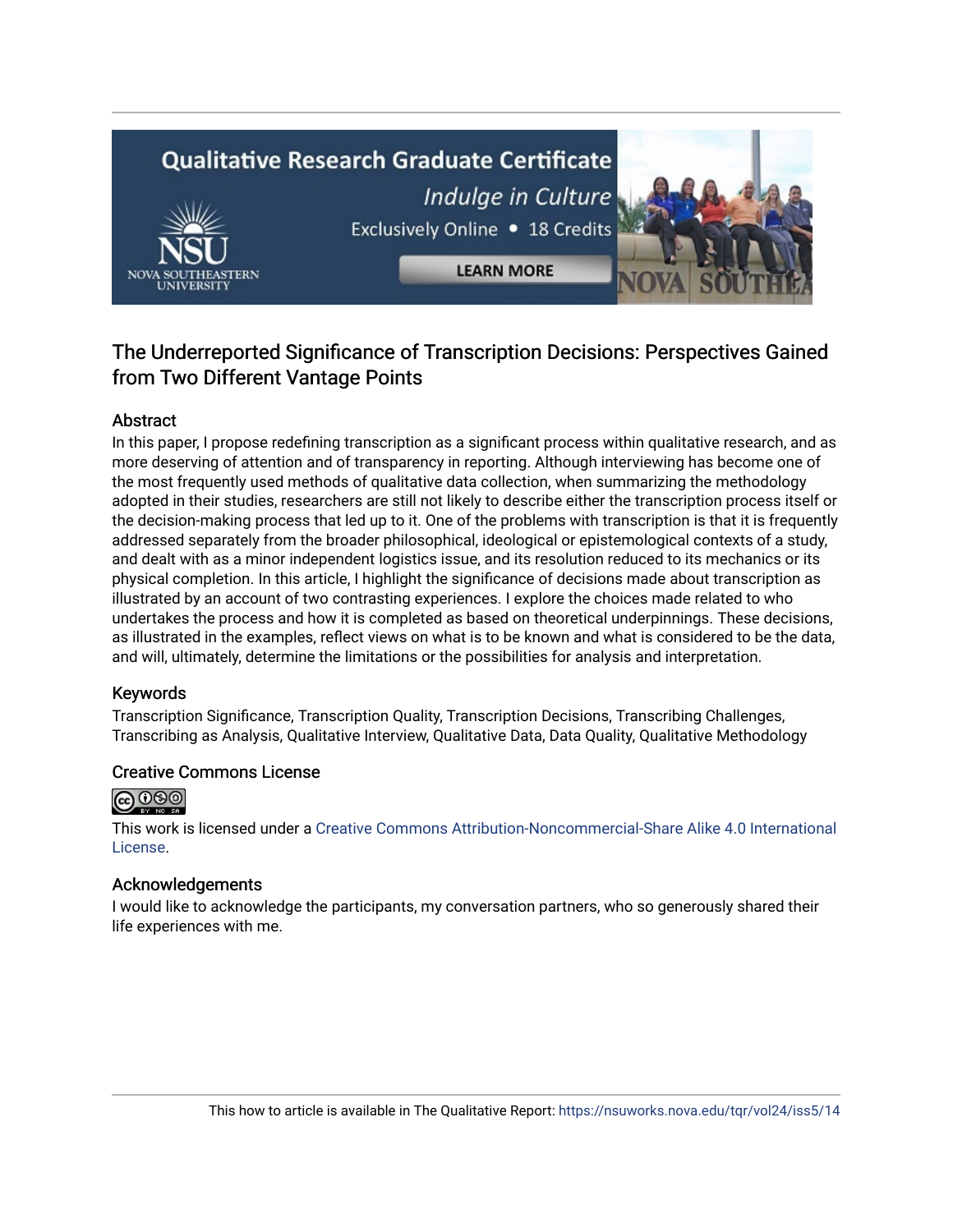

## **The Underreported Significance of Transcription Decisions: Perspectives Gained from Two Different Vantage Points**

Lilian Cibils

New Mexico State University, Las Cruces, New Mexico, USA

*In this paper, I propose redefining transcription as a significant process within qualitative research, and as more deserving of attention and of transparency in reporting. Although interviewing has become one of the most frequently used methods of qualitative data collection, when summarizing the methodology adopted in their studies, researchers are still not likely to describe either the transcription process itself or the decision-making process that led up to it. One of the problems with transcription is that it is frequently addressed separately from the broader philosophical, ideological or epistemological contexts of a study, and dealt with as a minor independent logistics issue, and its resolution reduced to its mechanics or its physical completion. In this article, I highlight the significance of decisions made about transcription as illustrated by an account of two contrasting experiences. I explore the choices made related to who undertakes the process and how it is completed as based on theoretical underpinnings. These decisions, as illustrated in the examples, reflect views on what is to be known and what is considered to be the data, and will, ultimately, determine the limitations or the possibilities for analysis and interpretation. Keywords: Transcription Significance, Transcription Quality, Transcription Decisions, Transcribing Challenges, Transcribing as Analysis, Qualitative Interview, Qualitative Data, Data Quality, Qualitative Methodology*

In its most basic sense, transcription has been defined as "the rendering of recorded talk into a standard written form" (Edwards, 2006, p. 304), thus, transcription and interviewing are closely connected. Since its introduction at the beginning of the  $20<sup>th</sup>$  century, the use of the qualitative interview as a method of collecting data in the social sciences has increased dramatically—so much so that nowadays it hardly requires justification; in other words, it has become naturalized (Brinkmann, 2018, p. 277). Because interviewing has turned into the most widely used method of qualitative data collection (Hawkins, 2018), it would seem reasonable to assume that decisions about transcription would have also become some of the most common issues qualitative researchers deal with in the initial stages of study design. In the last few decades, a gradual increase in attention to transcription is noticeable but has appeared mostly in specialized methodology publications as a methodological aside and not as an integral part of the qualitative reflexivity process within study reports (Bird, 2005; Cannon, 2017; Hammersley, 2010; Johnson, 2011; Lapadat & Lindsay, 1999; Matheson, 2007). To date, when summarizing the methodology adopted in their studies, researchers are still not likely to describe either the decision-making process that led up to it or the transcription process itself. The purpose of this paper is to highlight the significance of those decisions made concerning what may be one of the most underappreciated of processes in qualitative research. First, I will illustrate the importance of decision-making through an account of my own experience with transcription in two studies in which my role was quite different. Next, I will offer an overview of the main types of challenges presented by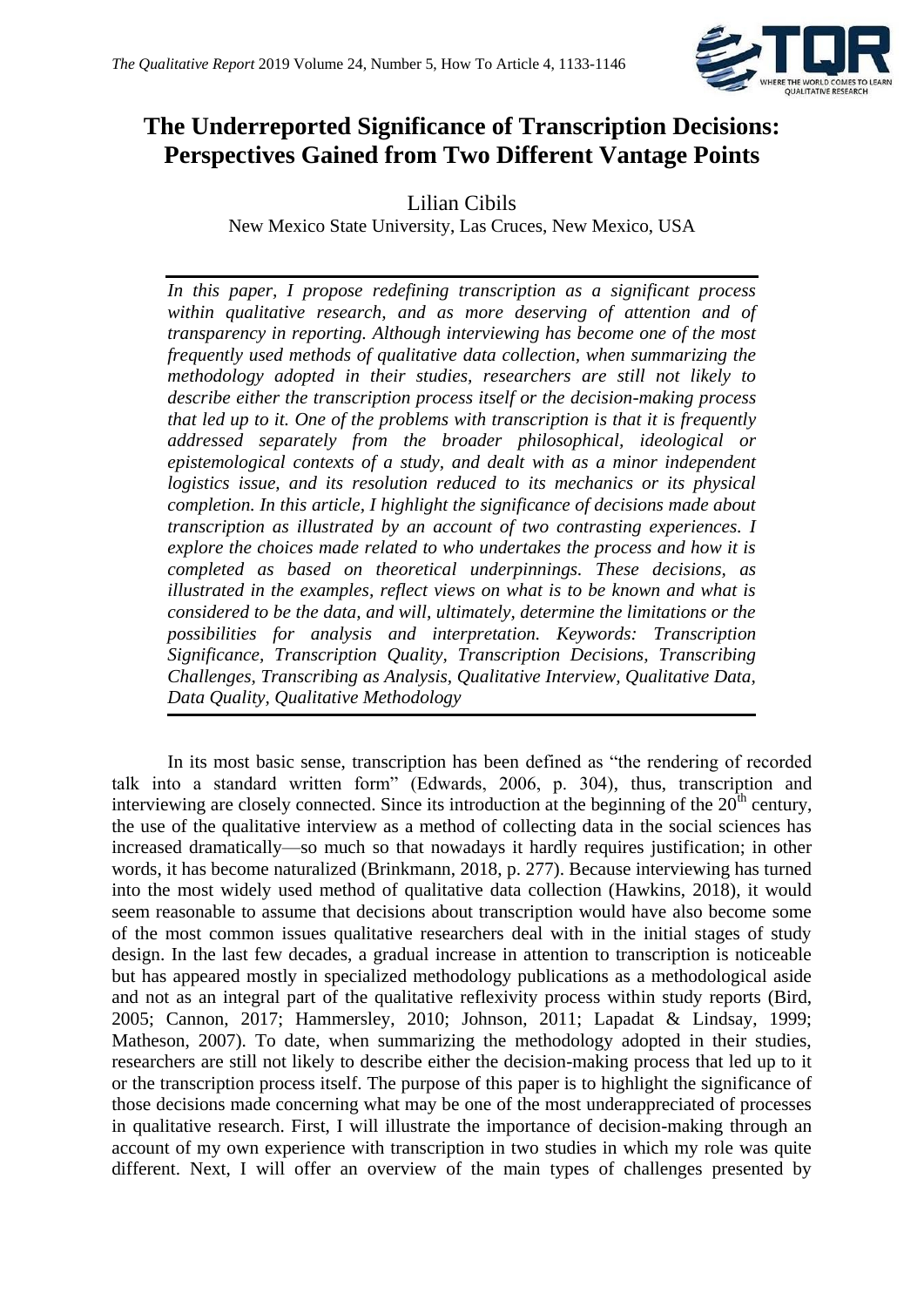transcription. Then, I will explore the philosophical and strategical importance of the decisions made before transcribing and propose that transcription be redefined as an integral part of qualitative inquiry. A brief discussion of new opportunities opening up for transcription will follow. Finally, I will conclude with a reflection and position statement.

#### **Author Contextualization: Two Contrasting Experiences with Transcription**

The description of two quite disparate experiences I had with transcription will serve as illustration of the issues I discuss below in the paper. My first relevant experience was as a research assistant when I was tasked with revising hundreds of pages of transcripts with hardly any information on the nature and purpose of the study, and without the benefit of access to the original audio recordings. My understanding was that, after the transcriptions were completed, the recordings were erased. As an inexperienced graduate research assistant, I gladly accepted the task without asking too many questions. My role was that of copyeditor of the textual rendering of over two dozen interviews, 26 to be precise, with as many different participants—faculty members discussing their early experiences in academia. As I waded through the over 300 pages, representing hours of interviews, it soon became evident that what I was reading was the result of the combined work of several transcribers, with differing levels of skill and a wide-ranging set of criteria. These seemed to have been done by different graduate assistants over the course of several semesters. Each person had completed a small number of transcriptions which varied from just one to four. The transition from one transcriber to the next was marked by abrupt changes in style, in the amount of detail, and in the quality and readability of the text. While most transcribers chose to only record words, others included innumerable comments and minute descriptions of environmental noises, non-verbal sounds—such as coughing—and other details interspersed throughout the text. While some identified the interlocutors by their first names or the corresponding initials, others used last names, and yet another chose to use "male 1" and "male 2" as identifiers.

Some of the most impactful variations were those that related to punctuation. While one transcriber used impeccable standard punctuation to organize the dialogue with clear sentence structure, another transcriber rendered each participant's turns as strings of words with no punctuation marks at all. A majority of the transcriptions had sparse punctuation, using only some commas and periods. In these cases, important punctuation was missing, for instance, quotation marks to indicate the beginning and end of direct quotes of words spoken originally in other contexts—which needed then to be reconstructed through verbal contextual cues alone. So, my job ranged from light proofreading to major reimagining of the interactions, as reflected in an email I sent to the researcher at the time with an update of my progress:

Just to let you know, I am just about done with half the interviews (13 of 26). As you know, *they vary a lot as to how much cleaning up or reconstructing each one needs*. Hopefully, the data will be quite usable once I'm done. (Author – Personal communication - Italics added)

Some of the challenges originated in the audio recordings. Most transcripts started once the interview was already in progress, so the context, the introduction to the topics to be discussed, and the first questions were missing. The quality of the recording was an issue in several interviews whose transcripts were introduced with a parenthetical comment about background noise and the resulting problems. For instance, in one such case the transcriber noted that the setting seemed be an outdoor café. The process, then, consisted in reconstructing the original dialogue so that it made sense, using my background in the field of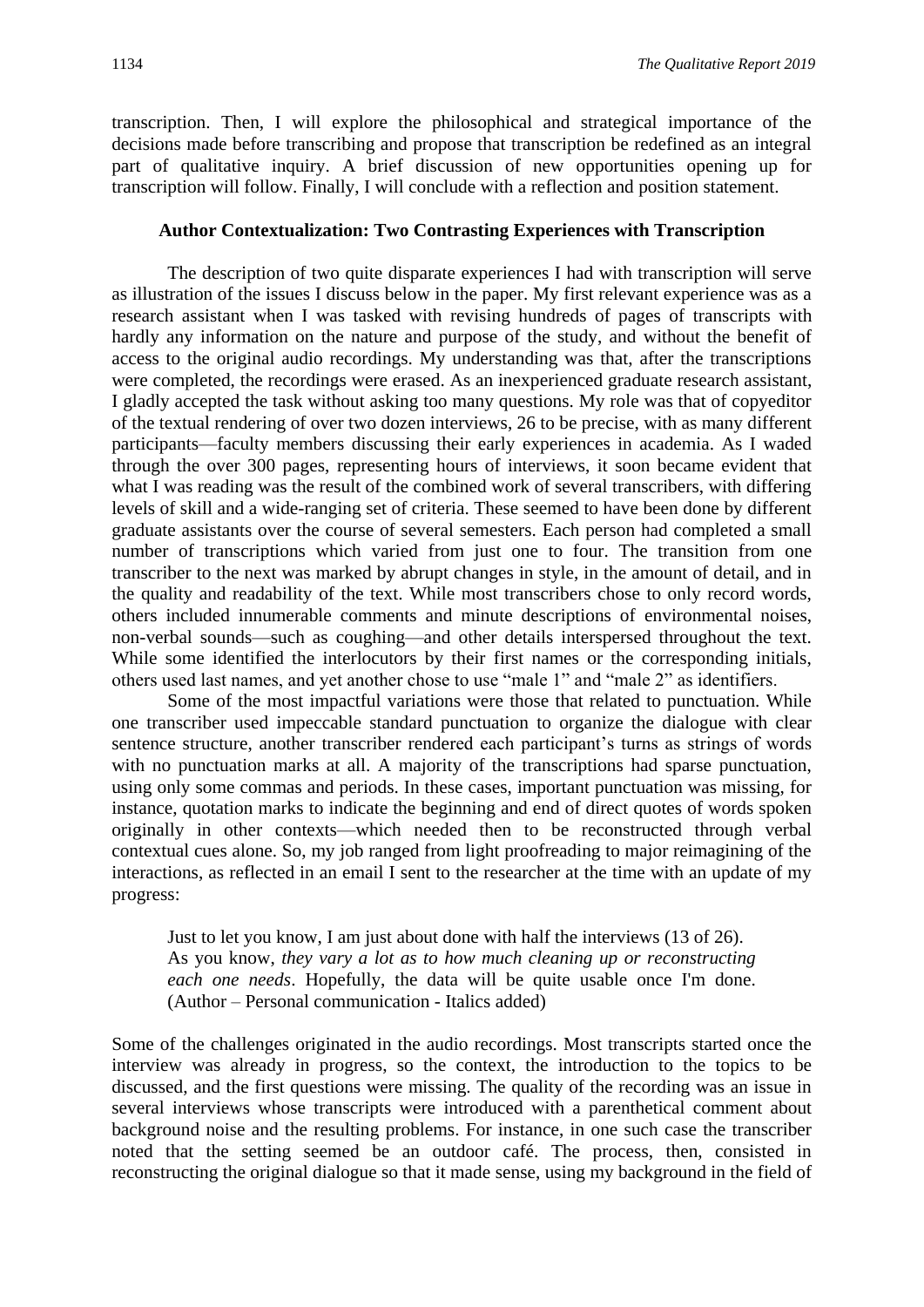study for proper names of authors and titles as well as specific concepts, and context clues for the most plausible intended common words that had been misheard and replaced by similar sounding words or phrases. Some of these cases provided moments of comic relief, within my general sense of frustration generated by the nature of the task. For instance, the phrase, "alienated by Nicole," seemed like an improbable change of topic within the context of a participant's discussion of early experiences adapting to work at a university in a northern US state. After a few minutes of re-reading the whole exchange, it was clear that the solution to the mystery was in its simplest explanation: the intended phrase must have been "alienated by the cold."

In contrast, in the second case, I experienced personally the significance of being involved at every point of the research process. This happened the following year, when I launched my first research study also as a graduate student. The fact that I designed the study, conducted the interviews, transcribed them and analyzed the data (instead of delegating any of these processes) would end up mattering more than I understood at the time. The study explored the experiences of a group of women with their children's schools just after migrating to the US (Cibils, 2017). During the course of two years, I interviewed all participants individually three times in their homes for about 90 minutes. I carried out the interviews in Spanish and transcribed them myself. I took the original Spanish interviews to be the data and only translated the excerpts I used to illustrate the themes in the analysis.

At every step, I tapped into my educational background as well as my personal and professional experience. I hold an undergraduate degree in English-Spanish Literary and Scientific Translation—which included two annual Phonetics courses and four Phonology Labs—and graduate degrees in Spanish Language and Literature, and in Bilingual Education/TESOL. Early on in my career, I worked several years as a translator of nonfiction books from English to Spanish and, years later, occasionally as an interpreter. Later on, I became a teacher of English as a Foreign Language (EFL), English as a Second Language (ESL), as well as of Spanish as a Foreign Language (SFL), all at the college level. Currently I live in the Southwest of the US—specifically in New Mexico, which is officially a bilingual state—and teach in a Bilingual Education/TESOL program. As I was raised bilingually in a Spanish-speaking country and focused on deepening my understanding of both English and Spanish languages and literatures for much of my education, interacting and working in both languages has always been part of my daily life.

As an eager novice researcher, during the interview process, I listened intently for the need to ask follow-up questions. As I had developed semi-structured interview questions to be closely aligned to the purpose of the study, I was intensely aware of and tuned into the nuances of the participants' responses that could prove to be significant. During the first interview with one of the participants, I noticed a moment when there was a marked change in tone of voice; at a certain point in the account, the participant's voice suddenly became much louder in clear contrast to the rest. In a different instance, during an interview with another participant, again I noticed an abrupt change in tone of voice (Cibils, 2017). But in this case, the shift was from loud and confident speech to an almost inaudible whisper. And this was taking place in her own home, where there was no one else but us. In both cases, I made a note of these variations in tone of voice and reflected on them in the field notes I audio recorded on the drive back home.

While I transcribed the interviews—which I did soon after each session—I made notes of these features in the participants' speech and included them in parenthetical comments on the transcripts. At the same time, I jotted down ideas that came to mind for the analysis. During this process, I noticed that the variations in tone of voice seemed to follow a pattern. There were parallels between the interviews with different participants. Later, when I worked on coding the text for different themes, I found that the sections of the transcripts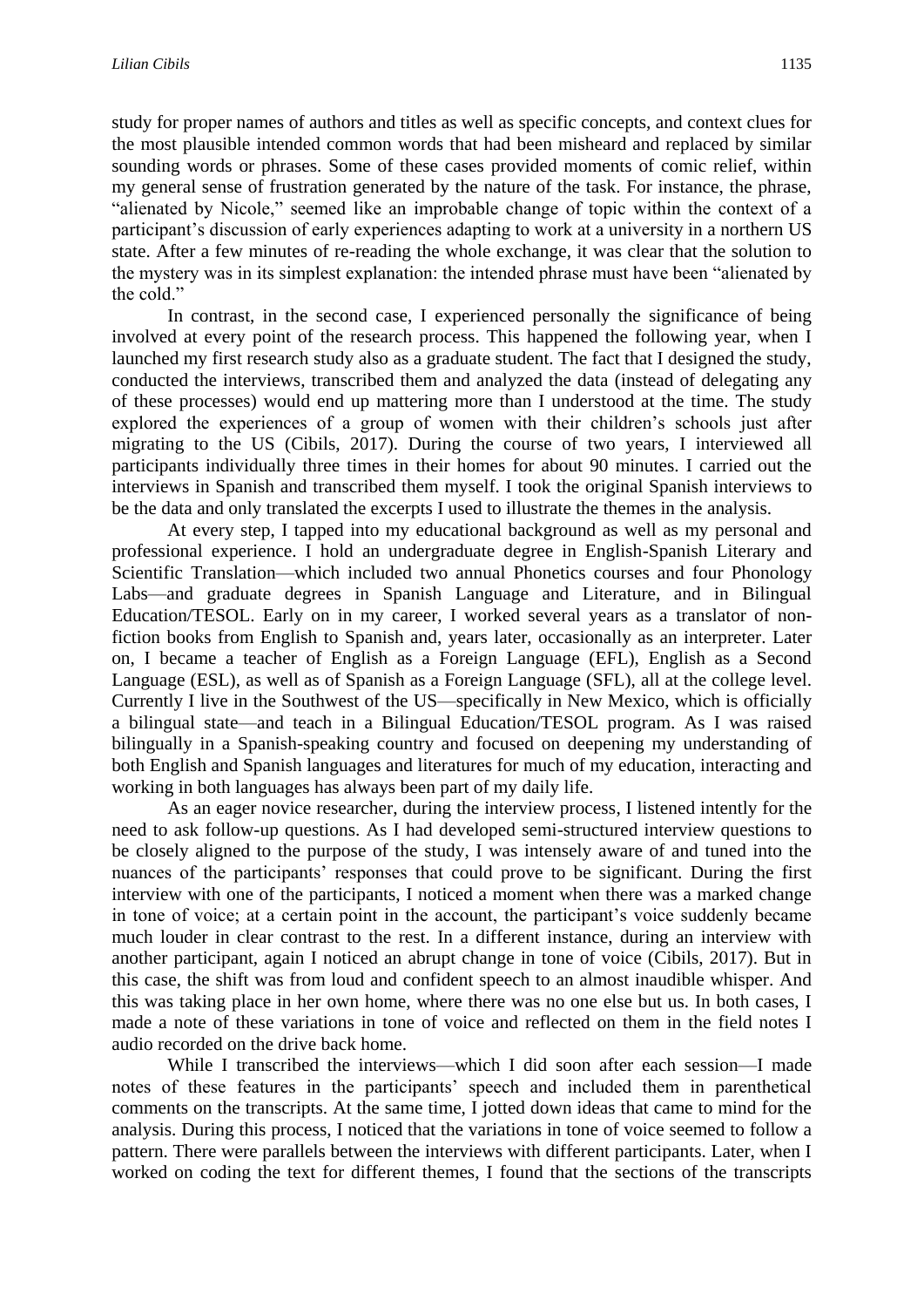with parenthetical notes on tone of voice were also grouped together. When looking closer into the thematic analysis, each occasion when the participants' voice became louder and sterner coincided with a moment in their narrative when they were quoting or paraphrasing the words of a person in authority. This became important as it supported my analysis of one of the threads of narratives and counter narratives that I had begun to distinguish in the participants' accounts. This feature was quite noticeable in the interviews with four out of the seven participants.

Similarly, I found that the moments when the participants' voices shifted from a loud and assertive tone to a whisper paralleled the accounts of incidents that involved taboo topics or situations of danger—such as an instance of naming racism in their experience or of helping survivors of domestic violence to seek assistance (Cibils, 2017). I marked this in the text of the transcription in between brackets as "lowering voice" and "lowers voice to almost a whisper. . . *the unspeakable*" (italics added). In either case, the whispering could not be explained by any danger in the interview situation itself, as there was no one anywhere near who could have overheard our conversation. Little did I know what significance these prosodic elements, the variations in volume and tone of voice, would end up having. Both my field notes and the parenthetical comments in the transcription turned out to be the first stages in the analysis, as these observations would later help me develop and support some of the major themes of the study.

As I was completely immersed in the purpose of the study, conducting the interviews gave me the opportunity to perceive nuances in how the participants told their stories and concentrate on any details that might become significant. Further, doing the transcriptions gave me another chance to listen back more carefully to those sections in each of the interviews, and confirm some of my first impressions. The process of transcribing also allowed me to reflect on my style of interviewing, and to think of possible follow-up questions for the next round of interviews. The contrast between these two experiences points to the significance of decisions about transcription made at the outset of a study. It is to be noted how being involved in the transcription offers researchers an ideal space to more fully familiarize themselves with and immerse themselves in the data.

#### **The Least Glamorous of Qualitative Research Processes: Transcription and its Challenges**

The negative aspects of transcription are hard to miss when reading about interview methodology. Transcribing has often been rendered a nuisance that should either be avoided altogether or that needs to be dealt with in special ways in order to neutralize its noxious qualities. The emphasis is often on its time-consuming nature and on its cost. In a book dedicated exclusively to qualitative interviewing, for instance, one of the few mentions of transcription appears in a section on e-interviewing in which one of the advantages of this method of data collection was described as "obviating the need for transcription, saving time and resources" (Edwards & Holland, 2013, p. 49). Given the portrayal of the practical aspects of transcription in such a negative light, it is not surprising that some authors have gone as far as to question the need or the benefits of using electronic devices in qualitative interviewing. For instance, one argument posed against audio recording interviews is that researchers may become generally less engaged or observant during the interaction because of their reliance on the access and apparent fidelity provided by a recording (Edwards & Holland, 2013, p. 70). Similarly, in a specialized work on qualitative case studies the author argued that "getting the exact words of the respondent is usually not very important, it is what they mean that is important" (Stake, 1995, p. 66). Instead, the interviewer should listen, take down some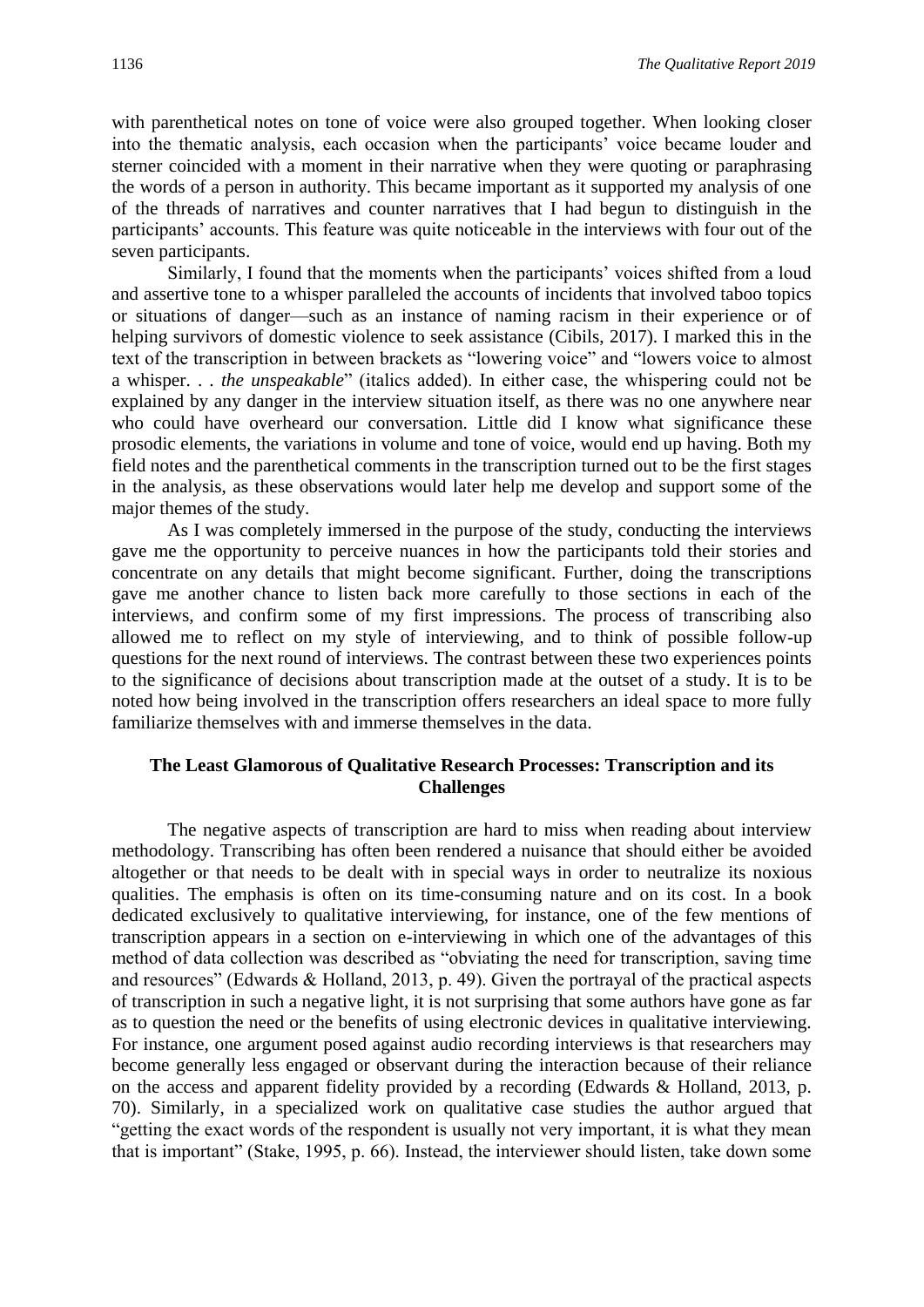notes, ask for clarification, and reconstruct the main points of the responses soon after the interview takes place.

There is no denying the time required or the difficulty involved in completing a transcription. In Riessman's (2008) words, it "is never easy or straightforward (it is also time consuming, requiring three to four hours for every hour of interview)" (p. 29). Thus, understandably, researchers have called for the need to share any "innovative ways to make lengthy and physically taxing research tasks easier" when developed (Matheson, 2007, p. 558). But the issues related to transcription go beyond that of a mere mechanical or technical task to be completed and dealt with as just another practical matter (Riessman, 2008, p. 29; Roulston, 2010, p. 105). Besides those most obvious challenges related to the physical burden, there are other types of issues that arise in the process of transcribing related to accuracy. The challenges here have to do with the quality of the textual rendering of conversation. In his typology of challenges, Poland (1995) refers to possible "alterations of the data" and classifies these into deliberate, accidental and unavoidable (pp. 296-297). Within the accidental alterations, Poland recognizes four types of problems: omissions; poor punctuation with resulting changes in sentence structure and meaning; misunderstandings of words or phrases and replacing them with similar sounding ones; and failing to notice and note in the text instances of mimicking, paraphrasing or quotation of self or others (pp. 297- 298). As described above, in my first experience with transcription I witnessed the impact of these alterations. If pervasive, these may compromise the integrity of the data and, ultimately, in a domino effect, weaken all subsequent stages in a study. It is important to note here that within the fields of discourse analysis and conversation analysis, clear and detailed conventions have been developed for transcription which have been adopted by researchers in other fields of qualitative research to avoid some of the possible pitfalls (Edwards, 2003; Roulston, 2010).

On another plane, some authors have focused on the inadequacy of written text in the verbatim transcription of interviews to represent the richness and non-linear complexity of human interaction (Benozzo, Bell, & Koro-Ljungberg, 2013). Riessman (2008) eloquently describes one instance of this process of transformation that illustrates some of these limitations:

From the taped conversation, I constructed a written record that, like all transcripts, straddles a border between speech and writing. I transformed a complex verbal exchange into an object that would serve as a representation my imitation on a two-dimensional page of what had been said between us. (p. 29)

In describing the resulting types of loss, Riessman points to distinctive features of a participant's voice and communication style which go hand in hand with a person's identity that will not be reflected in the written representation, as the "linguistic markers of her social position disappear and the particular cadence of her speech is flattened" (p. 29). Similarly, Poland (1995) refers to aspects of the "interview context" and "non-verbal communication" which are missed in a textual rendering (p. 292). This leads him to question the description of any transcription of an interview as "verbatim," as he warns researchers against equating the full experience of the interview with the transcribed text or even with the recording (p. 291).

Finally, decisions made with respect to transcription, often viewed as mere methodological choices based on disciplinary preferences or tradition, have more profound sometimes unacknowledged ethical underpinnings. The questions raised may not always have straightforward answers and may be bewildering to both novice and experienced researchers (Roulston, 2010). For instance, the stances on the question of whether or not to "polish" or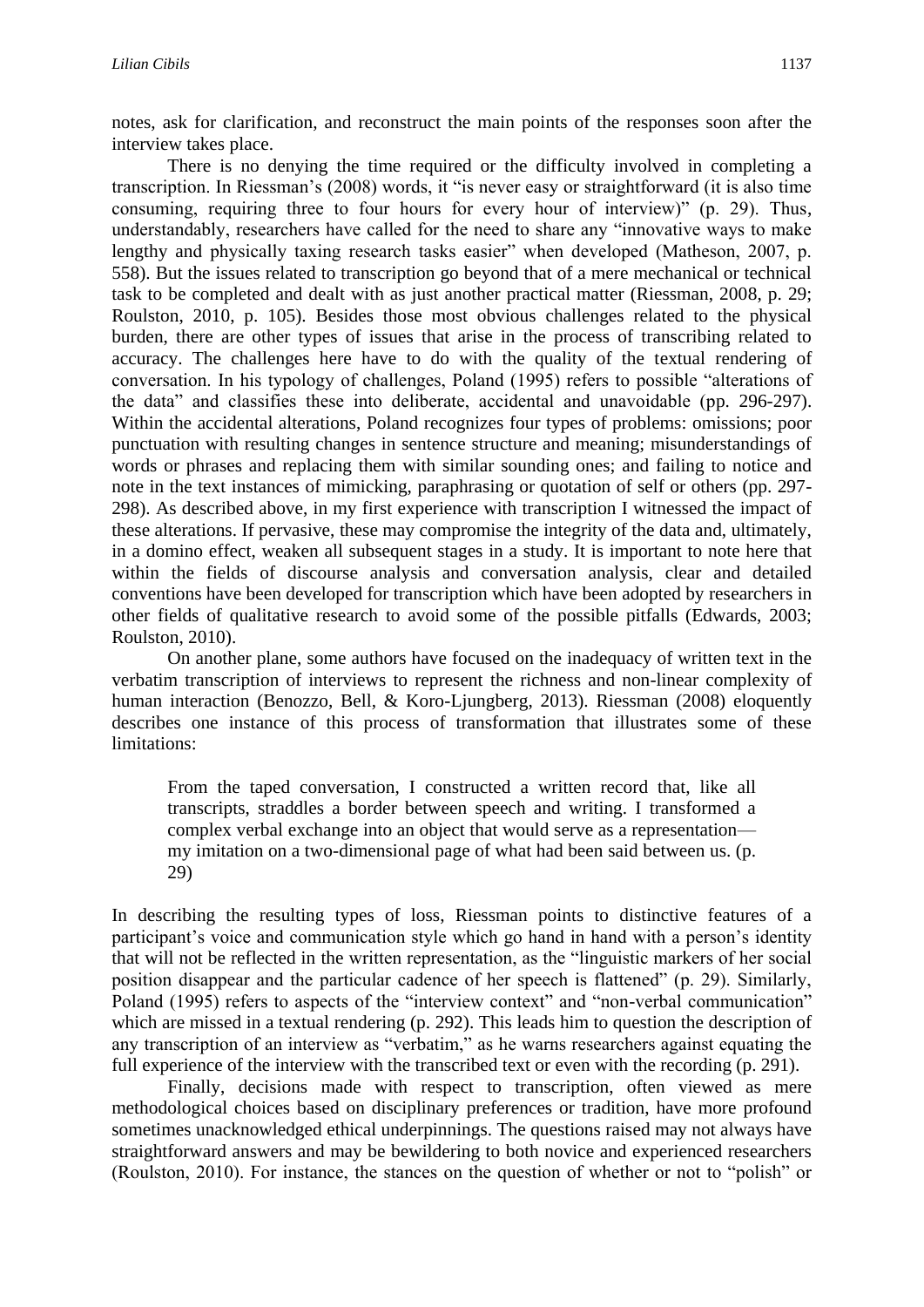"clean up" a participant's expressions may vary according to the context and with what lens they are examined; different ethical and discipline-specific consideration may lead to opposite views. On the one hand, this kind of reworking of the text may be seen as a necessity and explained as a manifestation of respect for the participants (Marshall & Rossman, 2016). While, on the other hand, aiming for the transcript to reflect as closely as possible the actual conversation could be considered a matter of accuracy, within the measure of trustworthiness of the research process, or may derive from a specific understanding of what details need to be considered part of the data (Poland, 1995).

As an illustration of the first stance, Marshall and Rossman (2016) refer to the researchers' responsibility towards participants and its manifestation in "how we demonstrate respect for them in transposing their spoken words into text" (p. 121). The authors present this issue as a decision to be made in answering the following questions:

Thus, in transcribing, what stance will the researcher take on "cleaning up" words, sentences, and phrases? Is it ethical to represent our interview partners who have spoken to us in incomplete sentences or used incorrect grammar *exactly* that way? Or are we doing them a disservice in presenting their imperfect [sic] speech to the world in dissertations or articles? (pp. 212-213, italics in the original)

They seem to answer this question for the readers by offering as a model the work of a researcher who "'cleaned up' some of the utterances, so as to protect the personal dignity of participants, and took the liberty of altering original phrasing when such considerations arose" (p. 212). However, from a descriptive approach to language, in contrast to a prescriptive one (Lyons, 1968), the opposite stance may be embraced, with a different ethical explanation. It may be argued that standards of language are arbitrary and reflect larger social structures and resulting power dynamics by which certain social or regional variations of language are considered more valuable than others, are adopted as the norm, and held up as the standard of correctness (Bourdieu, 1991). "Cleaning up" a person's language would imply unquestioned acceptance of those standards, and would render the original expressions invalid (Delpit, 2006; McKinney, 2017). Instead, in a descriptive approach to language, combined with an anti-deficit perspective, all utterances would be taken into account, viewed as worthy of respect, and considered as instances of language variations currently in use—or even of interlanguage, in the case of second or additional language learners (Lightbown & Spada, 2013, p. 44). Thus opposite decisions might be reached for ethical reasons, because they are informed by differing language ideologies or views on language in relation to societal power dynamics. Transcribing always involves a process of selection, choosing what to include and what to leave out, whether this is done knowingly or haphazardly.

#### **Invisible Yet Important Decisions**

At different stages of the research study, a myriad of decisions associated with the process of transcribing need to be made but these are hardly ever spelled out in much detail. Each one of these decisions is significant and "tells a story" (Roberts, 1997). Some are related to "who," others to "how," and sometimes even to "if." A list of just a few of the many questions that need to be addressed gives a sense of the different types of issues involved. How will the interview data be recorded? Will there be an electronic audio recording or video recording, or will there only be note-taking? Will the transcription be done by a person or will it be taken care of by software? If it is to be carried out by a person, who will be chosen to do it? Will the transcriber be the same person who conducts the interviews,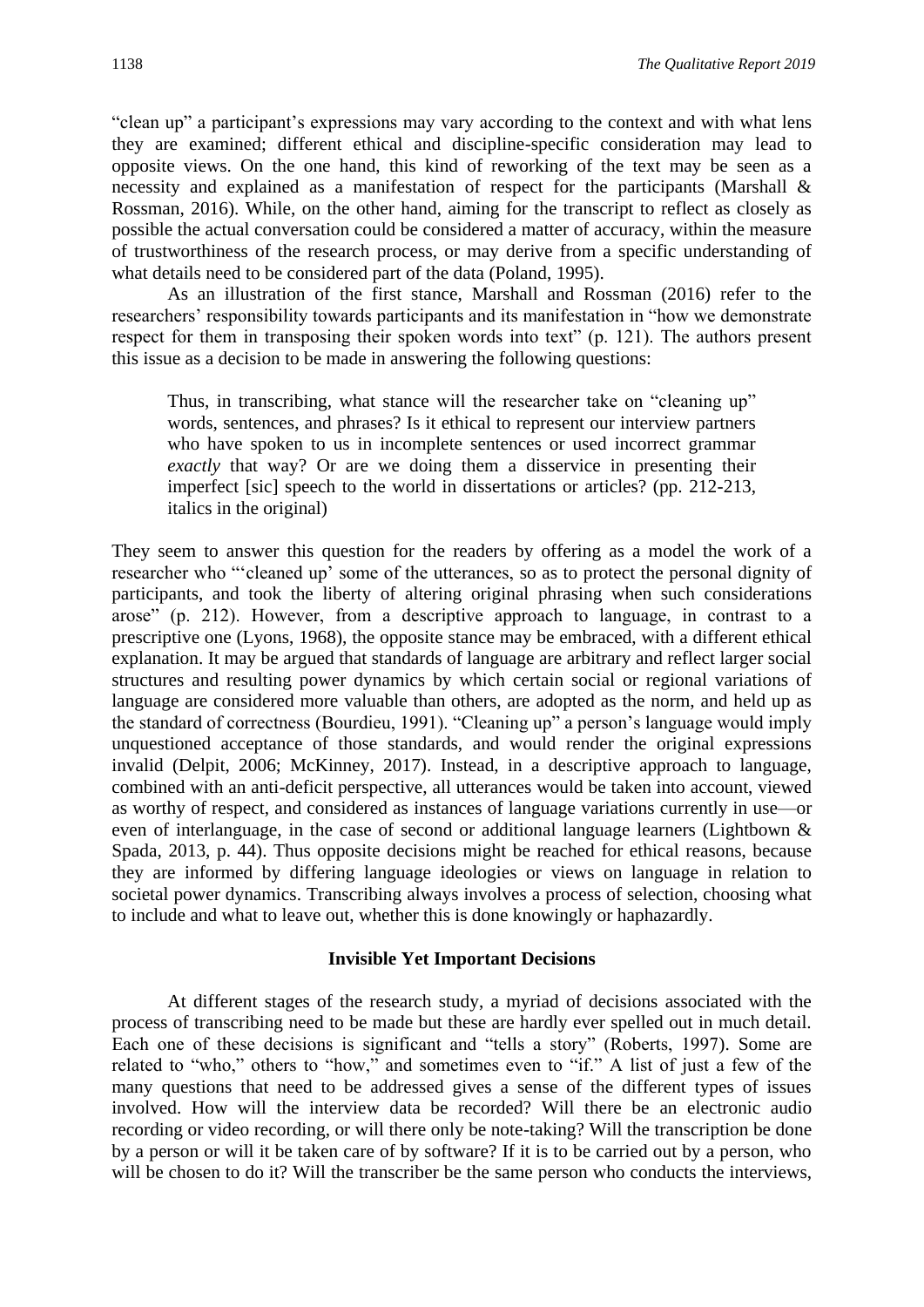and the same person or part of a team who carries out the analysis? Or will transcription be outsourced to a transcribing service provider, or assigned to a student research assistant? Will it be completed by one or several people? Besides assuming this role, how else will the transcriber or transcribers be involved in the research? Will they be closely associated with the study, or will they be assigned the transcription as an isolated task? How do the transcribers position themselves in relation to the participants whose words are being transcribed? How familiar are they with the purpose of the study? And what assumptions do they bring to it? What background does the transcriber or do the transcribers have in language studies or in communication studies or in other disciplines that may prepare them for carrying out this process? Are they prepared to listen for subtleties in the interviewees' responses? Will they adopt any existing set of conventions, if so which? How detailed will the transcription be? What if anything besides the words will be reflected in the transcripts? In other words, what will be considered the data? As discussed above, should the actual phrasing used by the participants be left intact or should it sometimes be tweaked or "polished" in the transcription? (For other sets of questions see Green, Franquiz, & Dixon, 1997; Hammersley, 2010; Lapadat & Lindsay, 1999).

One of the problems with transcription is that it is frequently addressed separately from the broader philosophical, ideological, or epistemological contexts of a study, dealt with as a minor independent logistics issue, and its resolution reduced to its mechanics or its physical completion. But the level of detail required and the focus of the transcription are closely connected to and should be dependent on other aspects of the study. As is true with every other methodological choice in qualitative research, these decisions render the best results when made in alignment with the purpose of study and the epistemological assumptions (Koro-Ljungberg, Yendol-Hoppey, Smith, & Hayes, 2009). Further, the researcher's disciplinary focus, her specific interests, and the depth of her curiosity will also have significant weight on these decisions. As Richardson and St. Pierre (2018) remind us, "Qualitative researchers commonly speak of the importance of the individual researcher's skills and aptitudes. The researcher—rather than the survey, the questionnaire, or the census tape—is the 'instrument.'" (p. 819). So this holds true with transcription. The choices made about each aspect of it will depend, at least in part, on the researcher's background and experience. Ultimately, these decisions are influenced by our epistemological intent, which defines what knowledge is constructed and how knowledge is formed. The choices made as to what, how, and how much to convey in a transcription of what is recorded in an interview are based on theoretical understandings of what is to be known and what is considered to be the data, and will, ultimately, determine the limitations or the possibilities for analysis and interpretation (Bird, 2005; Roulston, 2016; Tilley, 2003). This was best expressed by Green et al. (1997) in these terms: "a transcript is shaped by and, in turn, shapes what can be known" (p. 174).

#### **Rethinking Transcription as a Significant Qualitative Research Process**

Transcription, then, needs to be redefined as a significant process within qualitative research. Thus, it should be reimagined in relation to the same criteria that guide qualitative inquiry in general. Qualitative researchers have discussed and developed alternative perspectives on quality that move away from the early approach that imposed on all research the positivistic standards governing quantitative research, only slightly modified. In contrast to the consensus existing over these criteria used to evaluate quantitative research, there is not one homogeneous, unambiguous, cut-and-dried checklist adopted unanimously to determine what makes a good qualitative study. Instead, myriads of concepts exist to describe the quality of qualitative inquiry. However, there are certain criteria that appear as a constant;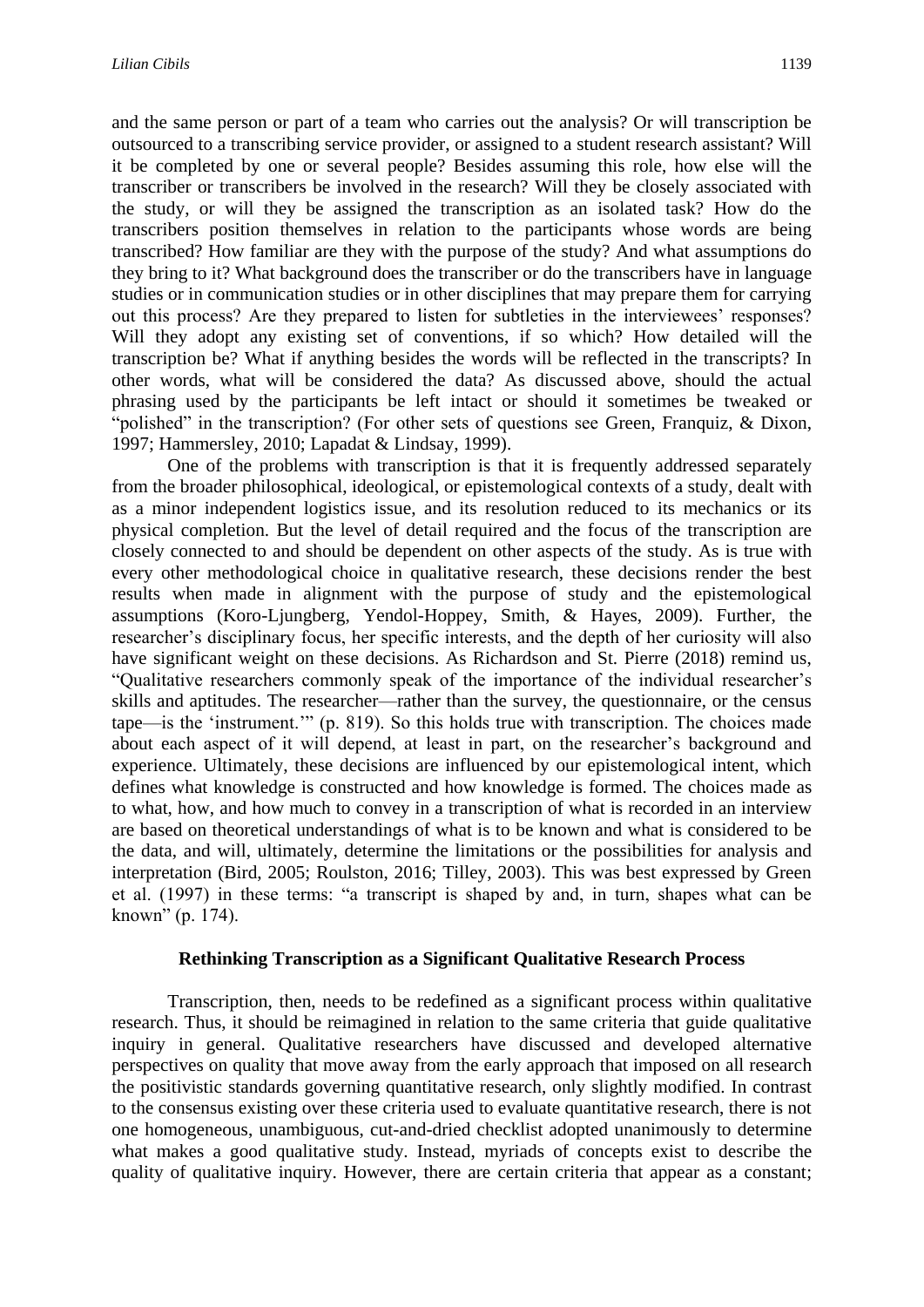among them, contextualization and trustworthiness top the list (Marshall & Rossman, 2016; Merriam & Tisdell, 2016; Poland, 1995; Tracy, 2010). In turn, among the factors that contribute to trustworthiness and credibility of a study, rich data, thick description and reflexivity distinctly stand out as desirable characteristics in strong qualitative research (Tracy, 2010).

Attention to detail may well be the signature characteristic of a good qualitative study. As qualitative inquiry in its various genres originally derived many of its tools from anthropology and, specifically, from ethnography, quoting Geertz (1973) and his use of the term "thick description" is almost a rite of passage for any novice qualitative researcher. For instance, in a qualitative case study, it is not necessarily better to be brief. Showing all the possible explanations, and different facets, even contradictions and tensions is considered good practice. Rather than avoiding ambiguity, the goal is to explore as many possible explanations as possible, and to do so in great depth (Flyvbjerg, 2006, p. 238). Level of detail and contextualization, then, should matter as much in transcription as they do in interviews. In reporting a study, it is considered a questionable practice to present short decontextualized snippets of participants' responses without including the question, as a sense of the whole interaction and the role of the interviewer in it would then be missing. Just as contextualization of the responses of an interviewee is important for transparency of the research process (Roulston, 2010), so are the details of how a transcription was generated.

Discussing the adoption of a specific set of conversational analysis transcribing conventions in a study, Roulston (2011) illustrates how choices about the different levels of detail required go hand in hand with the focus of the study:

These conventions provide additional information concerning how talk is produced—including pitch, re-starts, elongations, pauses, gaps and overlaps in talk. Through analysis of these features of talk, additional insight into how speakers make sense of one another's talk may be gained. For example, speakers' delays in providing an answer may indicate that the response is "dispreferred," or one that is routinely avoided. For those excerpts in which the analytic focus concerns the substantive topic of the talk, these features of talk are omitted from transcriptions. (p. 350)

In my study, transcribing gave me the opportunity to revisit the moment of each interview, to conjure up the details of the interaction as it happened, and vividly re-experience both my own thoughts and feelings at the time of the interviews, as well as my awareness of the participants' engagement in the process, and the glimpses I got of what made them tick. It allowed me to recollect the texture of the exchange, visualize the context, and re-listen to the emphasis in the participants' words when expressing a heart-felt conviction, as well as their significant pauses, silences and hesitations. Adopting the role of the transcriber, reliving each interview—that process of creating dialogue together with each participant—allowed me to delve deeper into the possibilities of understanding the perspectives of the participants. It gave me the chance to keep the views they had shared with me alive and more immediately present throughout the process of analysis. Just as the role of the interviewer in co-creating the interaction in a commitment to a shared purpose is not that of a mere data collector, the role of the transcriber involves much more than accurate typing. As my two contrasting experiences illustrate, it is crucial for the researcher who plans to use interviewing to design this stage of the study with a clear understanding of the factors that will inform these decisions, rather than leave them to chance.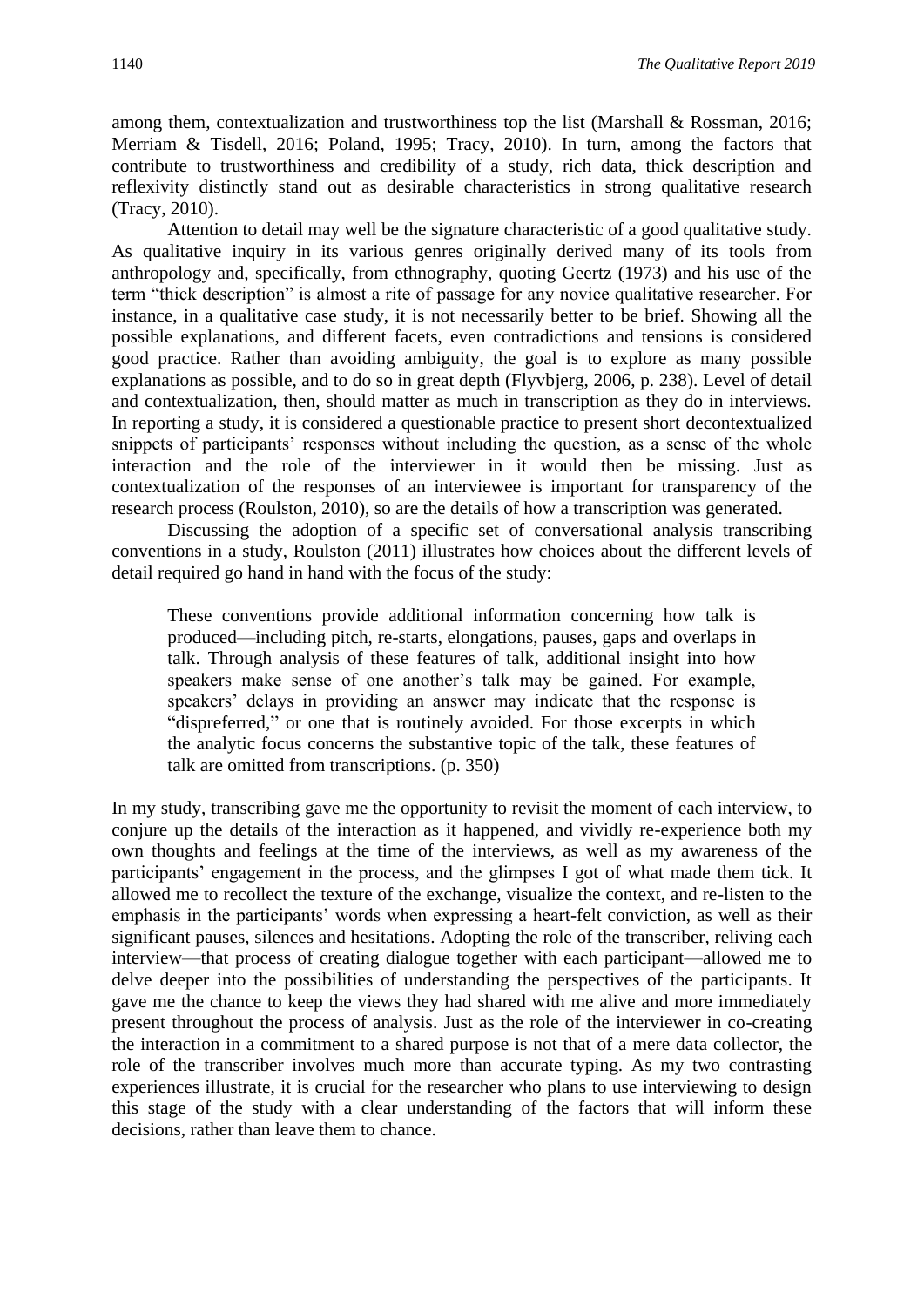#### **Some Alternatives to Traditional Transcription Practices: Challenges as Opportunities**

Views on transcription reflect larger debates within the changing landscape of qualitative research, and within the context of our ever-changing modes of living and meaning-making. For some time now, qualitative researchers have sought alternative takes on transcription that would make up for its perceived inadequacies. One of the first approaches within the creative exploration of different types of representations of qualitative data has adopted the form of poetic transcriptions (Glesne, 1997; Richardson, 1994; Richardson & St. Pierre, 2018). Instead of verbatim transcriptions, qualitative researchers who embrace this approach seek a nuanced way to convey the meanings gathered in interviews, through poetry. Researchers who adopt poetic transcription do so with an awareness that "different mediums allow us to see and to say different things about those lives" (Glesne, 1997, p. 219). Through poems based on the words of the research participants, they explore different levels of meaning while they redefine data representation and analysis in their creative experimentation with form. Poetic transcription also allows the researcher deeper levels of reflexivity to "re-present, query, and interpret the research process/method," as well as to "highlight the difficulties of identity in the field, conducting interviews, and being reflexive and conscious as well as the joy and confusion in connecting to those we study" by integrating "the scientist and the poet" (Faulkner, 2005, p. 941).

In recent times, the process of transcription has undergone transformations similar to those experienced in our daily life, opening up new options. With the explosion of technological possibilities, and with them becoming more broadly accessible, the limits of data collection and transcription are being extended daily. Within the voice-to-written-text concept of transcription, an alternative to the method of listening and typing appeared when voice recognition software was developed. Since its advent, the variety of possibilities have become more and more sophisticated, and new questions have arisen (Johnson, 2011; Matheson, 2007). Further, researchers have started incorporating other modes of expressing meaning as options for transcripts, through multimodality and hypermodality, with the combination of sound and image, with an emphasis on data visualization developed specifically for qualitative research different from that typically used for quantitative data (Cannon, 2017; Chandler, Anstey, & Ross, 2015; Jocius, 2013, 2017). Adopting a philosophical perspective, Cannon (2017) recently explored "transcription as operating in the liminal" (p. 1), in the spaces in between. The author writes about her experience of recognizing the inadequacy of transcription to communicate completely the interaction with her interviewee and situates her inquiry within the context of "the crisis of representation" (p. 2). The author eloquently expresses her process of realization in terms reminiscent of Riessman's: "As I typed her transcript, I was struck by its flatness, my striving toward some perfect form, trying to do *it* right. No matter the form, it could not represent her" (p. 2, italics in the original). Cannon resorts to a search for creative ways of representing data in all its complexity, including musical, poetic, and visual forms of representation. The author recognizes that "this (re)search was always and is still between art and science, truth and fiction, researcher and friend, and and and" (p. 2). The opportunities for conveying meaning created through the use of multimodal texts are expressed eloquently by Hull and Nelson (2005) in these terms, "The point is that images, written text, music, and so on each respectively impart certain kinds of meanings more easily and naturally than others" (p. 229). We can only imagine an outburst of creativity in different directions. Certainly, each innovation will also bring with it new types of quandaries.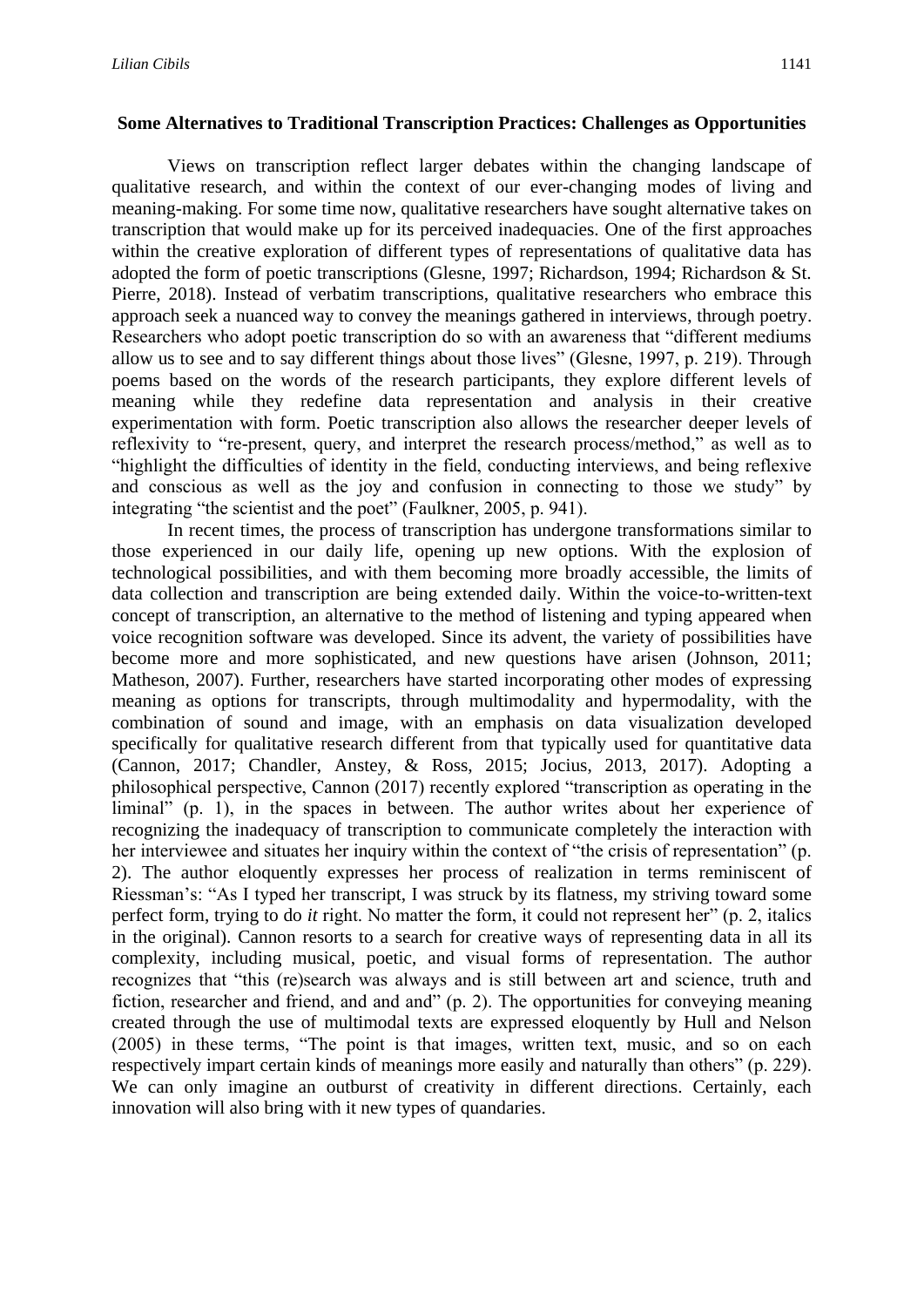#### **Conclusion**

Given the centrality that interviewing has gained in the arena of data collection methods, more attention to the process of transcription and more transparency about it are warranted. The decisions made about if and how to transcribe data gathered from interactions with participants in qualitative inquiry have more impact on the quality of a study than may often be attributed to them. The quality of the data is highly dependent on the process of transcription and its tight coherence with the rest of the study. If transcription is to be carried out by software, by a researcher or a research assistant is a major decision. When transcription is carried out by a human transcriber, it matters what training or background that person brings to the process, as well as how involved they are in the whole study. Methodology writings have focused on how what works for one researcher may not work for another, as the emphasis of our work and our curiosity are often guided by our disciplinary biases or interests (Stake, 1995, p. 57). Our experience in different fields of study will also have made our insight into certain aspects of communication more acute than for others. Finally, as is true of all methodological decisions, the purpose of the study needs to determine both the type of transcription to be done, as well as the level of detail required.

We need to acknowledge the messiness of qualitative research, the complexity of representation, the multiplicity of meaning, and the limitations of our means to recreate the whole. However, within the messiness and limitations, a keen ear and attention to the relations between levels of analysis are of paramount importance. In a traditional verbal textual transcription, we are imposing a linear organization to a complex untamable and elusive relationship, which is situated in place and time and which cannot be captured in all its integrity. The moment of communication passes; when we record it, only a small portion of that interaction is preserved. If we were part of that interaction, we can humbly hope that we can relive that moment. However limited, this interaction happened, and it mattered. There was a commitment on both parts to construct knowledge together and, at a specific moment in the interaction, the interviewee shared her truth in many more ways than one. She not only chose her words carefully, and insisted on recounting some events on different sessions, with more and more detail, but she used different tones of voice in different segments of her responses.

As discussed above, the challenges that face transcription have different origins and vary in nature. The issues that researchers have encountered and have explored in the literature are practical/physical, methodological, and philosophical/epistemological. For decades, the practical difficulties of the actual activity of listening to audio and typing have brought about discussions of how to lessen the burden of the physically taxing task. The second set of conundrums have to do with questions of accuracy and methodological rigor. Within this debate, the advent of voice recognition software offered a solution, but added some new questions with this new instance of mediation. And, the third category of challenges focuses on philosophical, existential, epistemological and ethical quandaries. Within the philosophical questions, there is the matter of voice, of the (im)possibility of representation, and also the mediated aspect of data transcription. New conceptions of meaning-making as multimodal, and as including more than just words now come into play.

The most compelling questions around transcription are anything but new. The ultimate questions center on the possibilities of knowing, the ways of knowing and what constitutes knowledge. They all point to the trustworthiness of our methods: whether our transcripts do justice to the responses of our conversation partners, and ultimately, to them as whole persons. When we develop a transcript, we are representing a lived interaction, which took place in a specific time and space, through a unidimensional linear text, with words organized into paragraphs, through punctuation marks. Similarly, our interpretations of these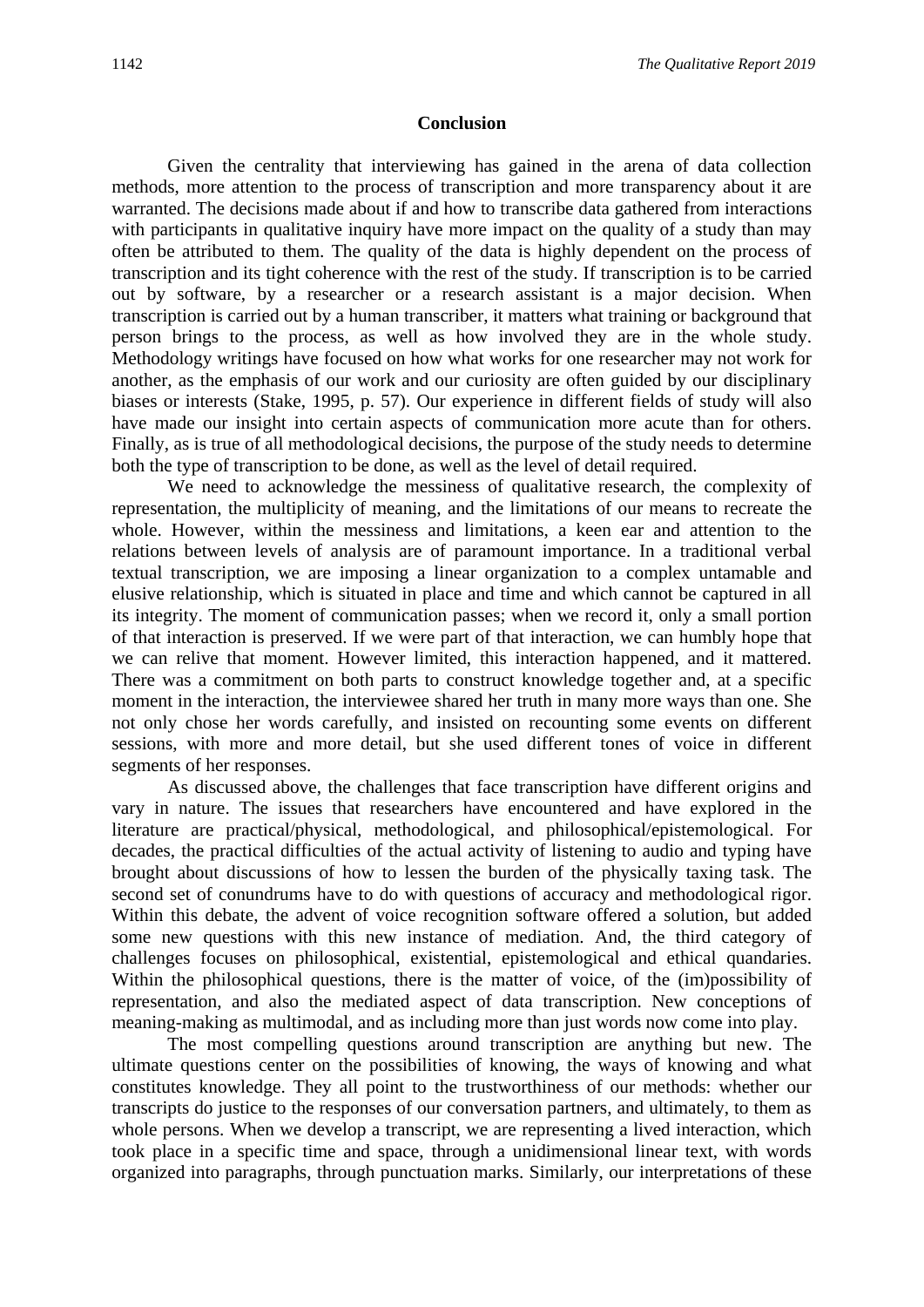words are recreations, which are not offered as unequivocal universal truths, but as some of the possible understandings of people's worlds, that we interpret within the context of larger bodies of work and larger socio-political realities. These are ways of knowing; limited as they may be, they are strategies that we have used for understanding. And there is also the actual lived interaction, the experience of communicating with a fellow human being, with whom we may share some interests and we may differ in other profound ways. Ultimately, it becomes a matter of trust in human relations, in our human interactions at the basis of our research, in the possibility of learning with and from each other.

Qualitative interview is conversation, but it is more than conversation. If qualitative interview and its sister method of transcription are to be placed above doubt, we, the researchers must acknowledge its messiness. Detailed description of the decisions that are made and their rationale need to appear in our research reports: the choice of language, of persons, machines or software involved; the limitations and the opportunities that each choice offers; what the researcher has prioritized and why; both the misgivings and the certainties involved. Some of the specific choices that need to be made carefully at the outset, taking into consideration the purpose of the study, include the type of transcription conventions used, and the rationale for the selected level and type of detail. Further, at all stages, it is important to take notes of the rationale for these decisions, as well as of any change in direction along the way. Reflexivity memos become invaluable sources for writing up reports with thick description of these processes. Similarly, recognizing the significance of the role of the transcribers requires their inclusion as part of the research team, which should involve a shared understanding of the purpose of the study, as well as of the practical approaches to ensure consistency in transcription criteria and conventions. Acknowledging early on the significance of each and every aspect of the qualitative research process will ultimately contribute to enhancing the quality of the data and of the reporting of a study.

Building trust requires transparency of the processes, as what is considered a weakness from a positivistic point of view—such as subjectivity, bias, and variability—has been embraced as a strength in qualitative research. This remains true, as long as choices are open to examination, the steps in decision-making and action are described thickly, in detail, and are named within the ongoing processes of a qualitative researcher's positionality, reflexivity, and contextualization. More detailed descriptions of the whole process of transcription—acknowledging the decisions made, the criteria applied, the difficulties encountered, as well as the moments of clarity—will contribute to a richer exchange of experiences and insights within the community of qualitative researchers. Further, greater transparency will especially benefit graduate students and novice researchers who are likely to encounter and to have to work through similar situations in the initial stages of their research.

#### **References**

- Benozzo, A., Bell, H., & Koro-Ljungberg, M. (2013). Moving between nuisance, secrets, and splinters as data. *Cultural Studies, Critical Methodologies, 13*(4), 309-315. doi: 10.1177/1532708613487878
- Bird, C. (2005). How I stopped dreading and learned to love transcription. *Qualitative Inquiry, 11*(2), 226-248. doi: 10.1177/1077800404273413
- Bourdieu, P. (1991). *Language and symbolic power*. Cambridge, MA: Harvard University Press.
- Brinkmann, S. (2018). The interview. In N. Denzin & Y. Lincoln (Eds.), *The Sage handbook of qualitative research* (5<sup>th</sup> ed., pp. 576-599). Thousand Oaks, CA: Sage.
- Cannon, S. (2017). Teasing transcription: Iterations in the liminal space between voice and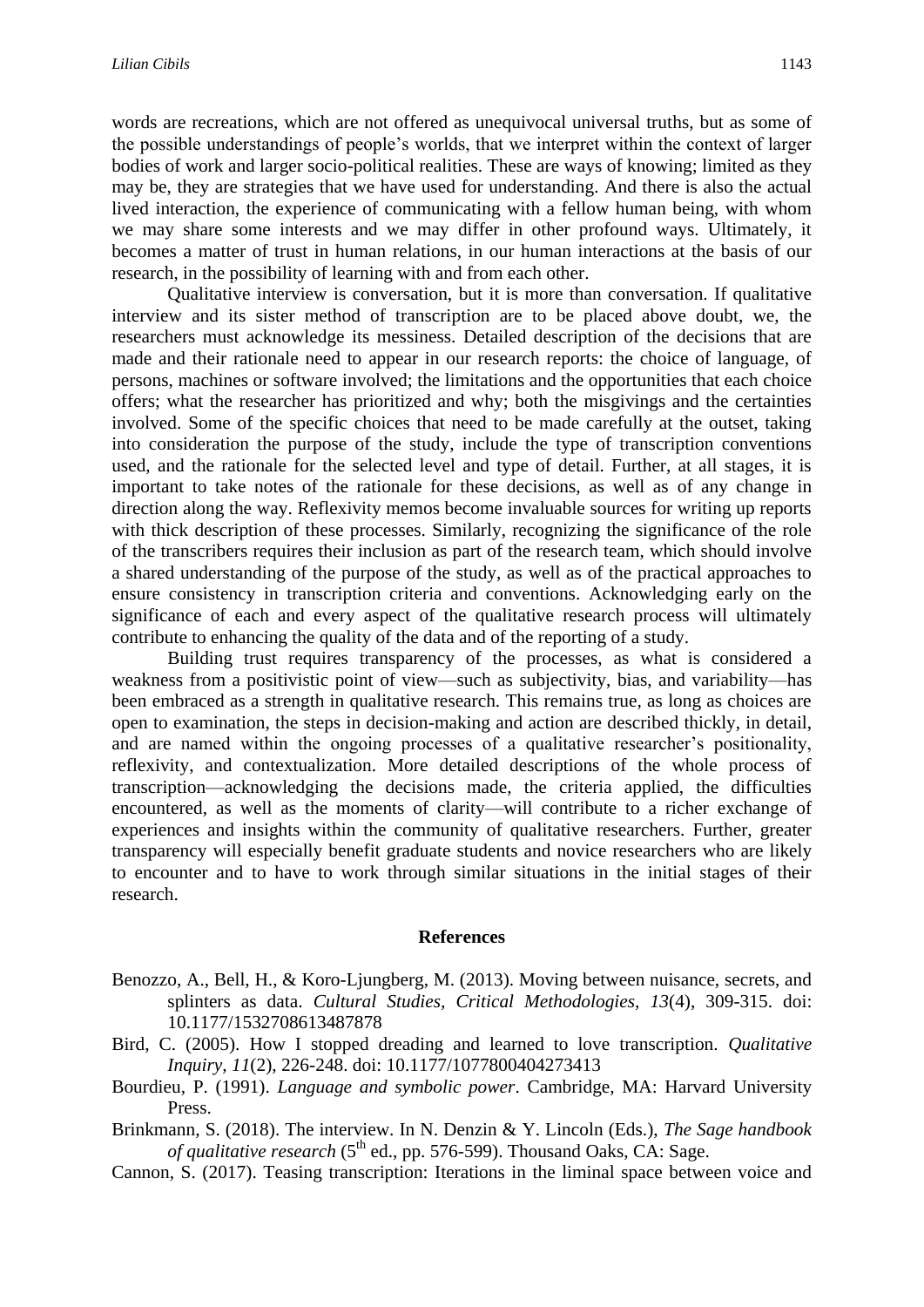text. *Qualitative Inquiry*, 1-13, (OnlineFirst). <https://doi.org/10.1177/1077800417742412/>

- Chandler, R., Anstey, E., & Ross, H. (2015). Listening to voices and visualizing data in qualitative research: Hypermodal dissemination possibilities. *Sage Open, 5*(2), 1-8. doi: 10.1177/2158244015592166.
- Cibils, L. (2017). *Immigration, motherhood and parental involvement: Narratives of communal agency in the face of power asymmetry*. New York, NY: Peter Lang.
- Delpit, L. (2006). *Other people's children: Cultural conflict in the classroom*. New York, NY: The New Press.
- Edwards, D. (2006). Transcription. In V. Jupp (Ed.), *The Sage dictionary of social research methods* (pp. 304-305). Thousand Oaks, CA: Sage.
- Edwards, J. (2003). The transcription of discourse. In D. Schiffrin, D. Tannen, & H. Hamilton (Eds.), *The handbook of discourse analysis* (pp. 321-348). Malden, MA: Blackwell.
- Edwards, R., & Holland, J. (2013). *What is qualitative interviewing?* New York, NY: Bloomsbury.
- Faulkner, S. (2005). Method: Six poems. *Qualitative Inquiry, 11*(6), 941-949. doi: 10.1177/1077800405276813
- Flyvbjerg, B. (2006). Five misunderstandings about case-study research. *Qualitative Inquiry, 12*(2), 219-245. doi: 10.1177/1077800405284363
- Geertz, C. (1973). Thick description: Toward an interpretive theory of culture. In C. Geertz (Ed.), *The interpretation of cultures: Selected essays* (pp. 3-32). New York, NY: Basic Books.
- Glesne, C. (1997). That rare feeling: Re-presenting research through poetic transcription. *Qualitative Inquiry, 3*(2), 202-221. doi:10.1177/107780049700300204
- Green, J., Franquiz, M., & Dixon, C. (1997). The myth of the objective transcript: Transcribing as a situated act. *TESOL Quarterly, 31*(1), 172-176. doi: 10.2307/3587984
- Hammersley, M. (2010). Reproducing or constructing? Some questions about transcription in social research. *Qualitative Research, 10*(5), 553-569. doi:10.1177/1468794110375230
- Hawkins, J. (2018). The practical utility and suitability of email interviewing in qualitative research. The *Qualitative Report, 23*(2), 493-501. Retrieved from <https://nsuworks.nova.edu/tqr/vol23/iss2/15>
- Hull, G., & Nelson, M. (2005). Locating the semiotic power of multimodality. *Written Communication, 22*(2), 224-261. doi:10.1177/0741088304274170
- Jocius, R. (2013). Exploring adolescents' multimodal responses to *The Kite Runner*: Understanding how students use digital media for academic purposes. *Journal of Media Literacy Education, 5*(1), 310-325. Retrieved from <https://digitalcommons.uri.edu/jmle/vol5/iss1/>
- Jocius, R. (2017). Good student/bad student: Situated identities in the figured worlds of school and creative multimodal production. *Literacy Research: Theory, Method, and Practice, 66*(1), 198-214. doi: 10.1177/2381336917718177
- Johnson, B. (2011). The speed and accuracy of voice recognition software-assisted transcription versus the listen-and-type method: A research note. *Qualitative Research, 11*(1), 91-97. doi: 10.1177/1468794110385966
- Koro-Ljungberg, M., Yendol-Hoppey, D., Smith, J., & Hayes, S. (2009). (E)pistemological awareness, instantiation of methods, and uninformed methodological ambiguity in qualitative research projects. *Educational Researcher*, *38*(9), 687–699. doi: 10.3102/0013189X09351980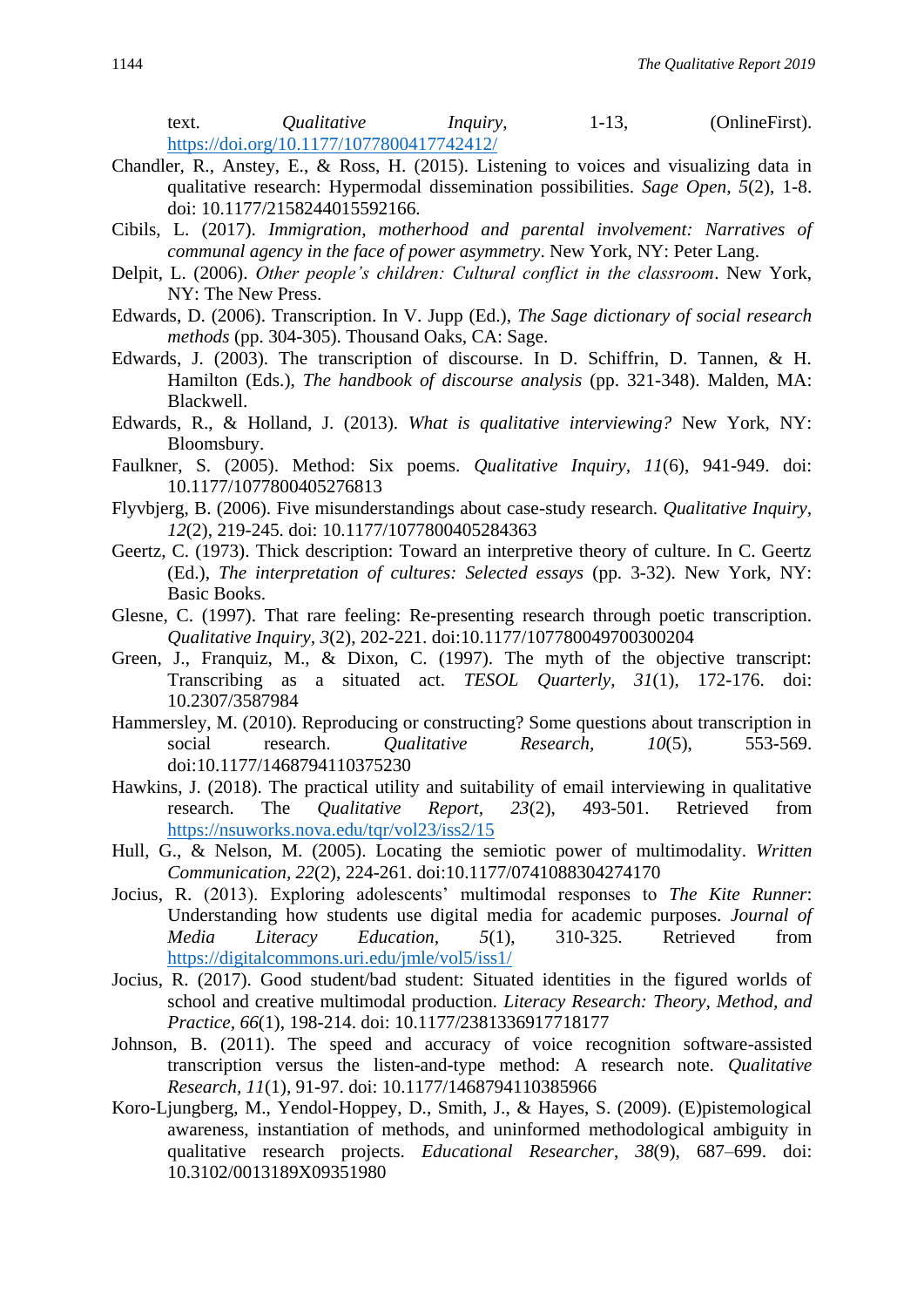- Lapadat, J., & Lindsay, A. (1999). Transcription in research and practice: From standardization of technique to interpretive positionings. *Qualitative Inquiry, 5*(1), 64- 86. doi: 10.1177/107780049900500104
- Lightbown, P., & Spada, N. (2013). *How languages are learned* (4<sup>th</sup> ed.). Oxford, UK: Oxford University Press.
- Lyons, J. (1968). *Introduction to theoretical linguistics.* New York, NY: Cambridge University Press.
- Marshall, C., & Rossman, G. (2016). *Designing qualitative research* (6<sup>th</sup> ed.). Thousand Oaks, CA: Sage.
- Matheson, J. (2007). The voice transcription technique: Use of voice recognition software to transcribe digital interview data in qualitative research. *The Qualitative Report, 12*(4), 547-560. Retrieved from<https://nsuworks.nova.edu/tqr/vol12/iss4/1>
- McKinney, C. (2017). *Language and power in post-colonial schooling: Ideologies in practice*. New York, NY: Routledge.
- Merriam, S., & Tisdell, E. (2016). *Qualitative research: A guide to design and implementation* (4<sup>th</sup> ed.). San Francisco, CA: Jossey-Bass.
- Poland, B. (1995). Transcription quality as an aspect of rigor in qualitative research. *Qualitative Inquiry, 1*(3), 290-310. doi:10.1177/107780049500100302
- Richardson, L. (1994). Nine poems. *Journal of Contemporary Ethnography, 23*(1), 3-13. doi: 10.1177/089124194023001001
- Richardson, L., & St. Pierre, E. A. (2018). Writing: A method of inquiry. In N. Denzin & Y. Lincoln (Eds.), *The Sage handbook of qualitative research* (5<sup>th</sup> ed., pp. 818-838). Thousand Oaks, CA: Sage.
- Riessman, C. K. (2008). *Narrative methods for the human sciences.* Thousand Oaks, CA: Sage.
- Roberts, C. (1997). Transcribing talk: Issues of representation. *TESOL Quarterly, 31*(1), 167- 172. doi: 10.2307/3587983
- Roulston, K. (2010). *Reflective interviewing: A guide to theory and practice.* Thousand Oaks, CA: Sage.
- Roulston, K. (2011). Working through challenges in doing interview research. *Qualitative Research Journal, 10*(4), 348-366. doi: 10.1177/160940691101000404
- Roulston, K. (2016). Issues involved in methodological analyses of research interviews. *Qualitative Research Journal, 16*(1), 68-79. doi: 10.1108/QRJ-02-2015-0015
- Stake, R. (1995). *The art of case study research*. Thousand Oaks, CA: Sage.
- Tilley, S. (2003). "Challenging" research practices: Turning a critical lens on the work of transcription. *Qualitative Inquiry, 9*(5), 750-773. doi: 10.1177/1077800403255296
- Tracy, S. (2010). Qualitative quality: Eight "big-tent" criteria for excellent qualitative research. *Qualitative Inquiry, 16*(10), 837-851. doi: 10.1177/1077800410383121

#### **Author Note**

Lilian Cibils is Assistant Professor of Bilingual Education/TESOL in the School of Teacher Preparation, Administration and Leadership (TPAL) of the College of Education, at New Mexico State University. Her research focuses on qualitative inquiry in multilingual contexts, linguistically and culturally sustaining teacher education, and inclusive approaches to home-school relations. She teaches graduate courses, such as Qualitative Research, as well as undergraduate courses in the areas of TESOL and Bilingual Education within the teacher education program. Her book, *Immigration, Motherhood and Parental Involvement*, published in 2017 and based on the findings of a qualitative case study, offers an anti-deficit